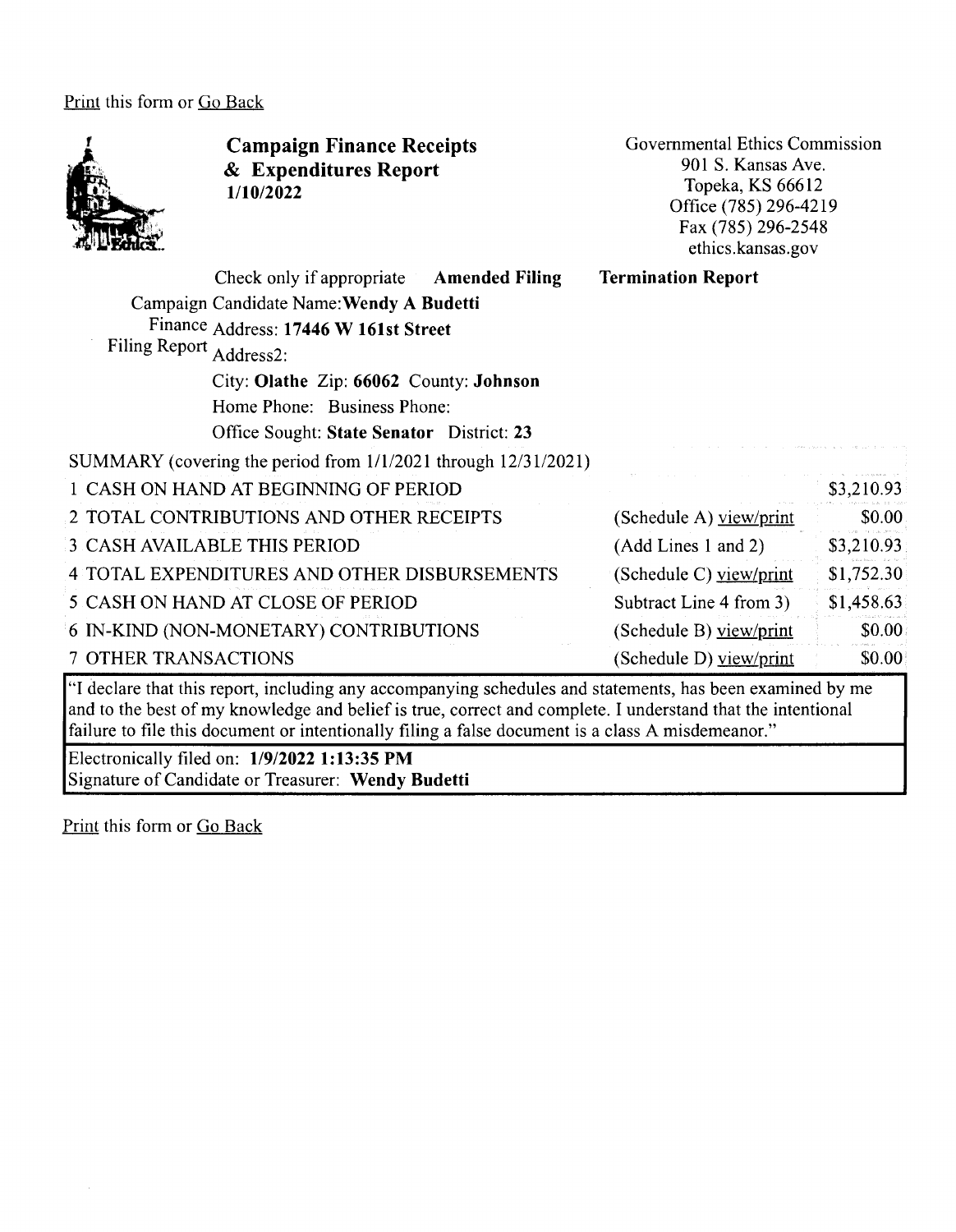$\sim$ 

## **SCHEDULE C**

## **EXPENDITURES AND OTHER DISBURSEMENTS**

## **Candidate:** Wendy A Budetti

| Date     | <b>Name and Address</b>                                            | <b>Purpose of Expenditure</b><br>or Disbursement      | <b>Amount</b> |
|----------|--------------------------------------------------------------------|-------------------------------------------------------|---------------|
| 11/06/21 | Save Inc<br>PO Box 45301<br>Kansas City MO 64171                   | Donation/Contrib Donation to Save Inc                 | \$204.81      |
| 10/02/21 | Google<br>1600 Amphitheatre Parkway<br>Mountain View CA 94043      | Electronic/Website Advertising<br>Googledocs Software | \$0.40        |
| 09/27/21 | The Voter Network<br>6750 Antioch Rd 305G<br>Merriam KS 66204      | Donation/Contrib Donation to The Voter<br>Network     | \$309.00      |
| 09/27/21 | The Heartland Men's Chorus<br>PO Box 32374<br>Kansas City MO 64171 | Donation/Contrib Donation to HMC                      | \$103.63      |
| 09/01/21 | Google<br>1600 Amphitheatre Parkway<br>Mountain View CA 94043      | Electronic/Website Advertising<br>Googledocs Software | \$6.00        |
| 08/02/21 | Google<br>1600 Amphitheatre Parkway<br>Mountain View CA 94043      | Electronic/Website Advertising<br>Googledocs Software | \$6.00        |
| 07/02/21 | Google<br>1600 Amphitheatre Parkway<br>Mountain View CA 94043      | Electronic/Website Advertising<br>Googledocs Software | \$6.00        |
| 06/01/21 | Google<br>1600 Amphitheatre Parkway<br>Mountain View CA 94043      | Electronic/Website Advertising<br>Googledocs Software | \$6.00]       |
| 05/03/21 | Google<br>1600 Amphitheatre Parkway<br>Mountain View CA 94043      | Electronic/Website Advertising<br>Googledocs Software | \$6.00        |